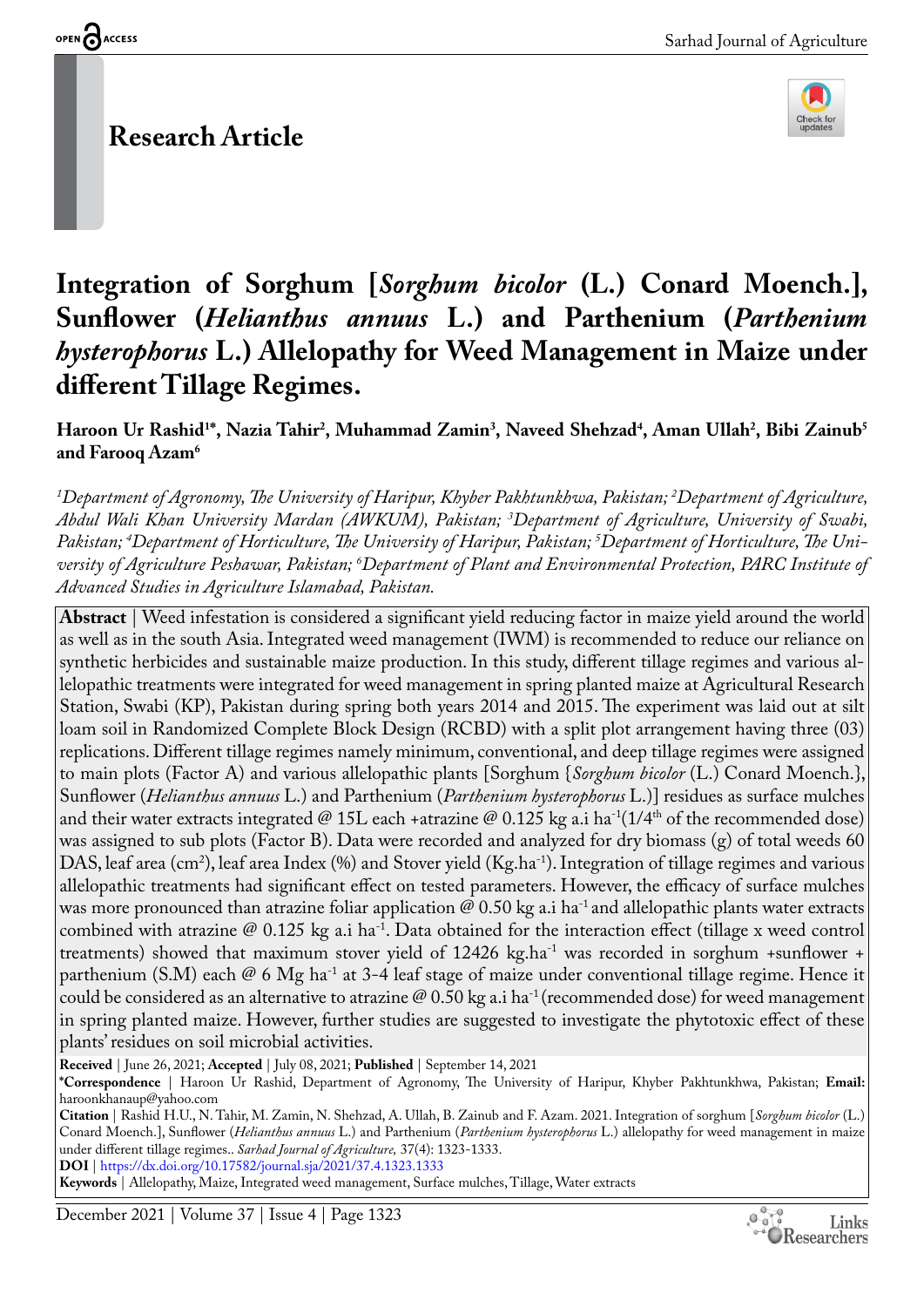**Introduction M**aize (*Zea mays* L.) is an important spring and<br>and rice in Pakistan. Due to its higher ner unit area autumn cereal crop and ranked 3rd after wheat and rice in Pakistan. Due to its higher per unit area productivity and wider range of adaptability it is also known as "Queen of Cereals" ([Kumar](#page-9-0) *et al*., 2017). It contributes 2.6 % to value addition in agriculture and 0.5 % to GDP [\(GoP, 2020\)](#page-8-0). In Pakistan, 60 % of aggregate maize production is used in the poultry feed sector, 25 % in wet milling and other businesses, with the remainder utilized as nourishment for human and animals [\(Reddy and Jabeen 2016](#page-10-0)). In Pakistan, maize is cultivated on an area of 1413 thousands hectares and has average annual production of 7.24 million tons [\(GoP, 2020](#page-8-0)). Current average yield of maize in Pakistan is  $12$  tons ha<sup>-1</sup> which is very low as compared to other developed countries of the world. Various factors are responsible for low average yield

of maize in Pakistan, however weeds are consider the most important and yield reducing factor in crops and especially maize crop. Yield reduction in maize due to weeds are ranged from 24-83% (Fahad *et al*[., 2014\)](#page-8-1). . The predominance and competitive ability of weeds with maize or corn varies due to the geographical location, competitive ability of the variety planted, nutrients availability, availability of moisture, soil type and soil management.

In Pakistan, on commercial level weeds are still managed through synthetic herbicides because of its economic value, effectiveness and fast action and availability. Weed management appeared an easy job, after the introduction of 2-4D in 1944 (era of  $2<sup>nd</sup>$  world war) followed by its correspondent products having different mode of actions and specificity, however the utilization of herbicides was kept under observations when resistance development of diclofop was reported in early 1980 at the Oregon state USA. Incongruously, with the passage of time the number of resistance weeds were increased to different herbicides. Very recent inclusive survey of [Heap \(2020\)](#page-8-2) described a miserable picture of resistance weeds across the globe. He reported 512 exclusive cases (species x site of action) of herbicide resistance weeds worldwide, with 262 species (152 dicots and 110 monocots) have been reported in 93 crops in 70 countries. Apart from herbicide resistance in weeds, non judicious application of synthetic herbicides is considered a potential threat to environment and health related concerns in humans and animals globally (Khan *et al*[, 2010](#page-9-1)[; Jabran,](#page-9-2) 

December 2021 | Volume 37 | Issue 4 | Page 1324

[2018](#page-9-2)). Ecologist are having extremely concerned regarding the undiscerning use of synthetic herbicides. Recently 38 weed species have now evolved resistance to glyphosate, in glyphosate resistance crops, spread across 37 countries of the world infesting 34 different crops and six non crop situations [\(Heap and Duke,](#page-8-3)  [2018](#page-8-3)) which include some worst weeds of the world. Therefore, primary reliance on synthetic herbicides has become vague and alternate weed management techniques are crucial. Non judicious usage of herbicide is lashing agro ecosystems towards decreasing species diversity and in many situations and leading to herbicide resistance ([Powels and Yu, 2001](#page-9-3); [Vi](#page-10-1)[la-Aiub](#page-10-1) *et al*., 2005). Hand weeding is labor intensive, time consuming and getting more expensive, hence mostly impracticable. Cultural control is environment friendly, but result is very slow. The trend of managing weeds through allelochemicals are emerging as a potential alternative to synthetic herbicide. Several crops and weeds species are known to be allelopathic and their chemistry could be used as a tool for sustainable weed management. *Parthenium hysterophorus* (L.) ([Hassan, 2018](#page-8-4), [Rashid](#page-9-4) *et al*., 2008, [Safdar, 2014](#page-10-2)), Sorghum bicolor (L.) ([Weston and Duke, 2003\)](#page-10-3) and sunflower (Spring *et al*., 1992; Macias *et al*., 2002). In most recent research, it is reported that Sorghum bicolor, Parthenium and sunflower have strong allelopathic effects and their water extracts could be further considered for sustainable weed management in maize [\(Rashid](#page-9-4) *et al*., 2020; [Rashid](#page-9-4) *et al*., 2022). Moreover, it is also observed that water extract of sorghum, sunflower and parthenium applied in combination were more effective than their sole applications, however, were less effective than atrazine ([Rashid](#page-9-4) *et al*., [2020](#page-9-4); [Rashid](#page-9-4) *et al*., 2022). Similarly, ([Jabran, 2018\)](#page-9-2) reported that allelochemicals could not be compared with commercial herbicide however its integration with reduced dose of atrazine could provide promising results in suppressing weeds. According to a study, it is also reported that surface mulches of sorghum, sunflower and parthenium in mutual combination under conventional tillage regime reduced the weed density by 54 % in maize [\(Rashid](#page-9-4) *et al*., 2017).

Tillage is another fundamental tool for weed management. Tillage practices disturb soil, which improves soil aeration and mineralization of organic nitrogen and its availability to plant consumption [\(Halvorson](#page-8-5)  *et al*[., 2001](#page-8-5); Dines *et al*[., 2002](#page-8-6)). Tillage practices play a dominant role not only to retard the grow of weeds but also disturb the soil structure significantly and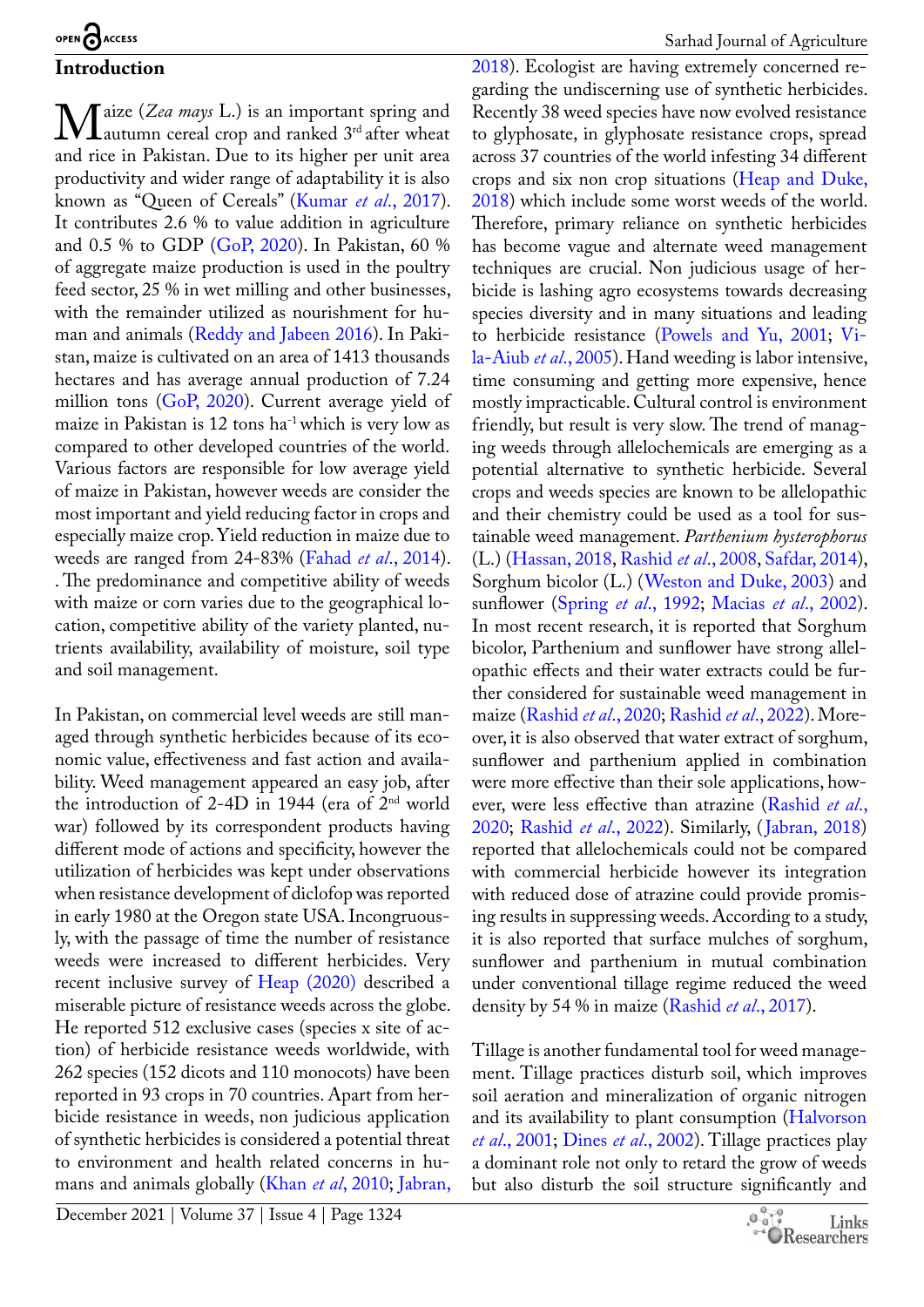hence could be considering an effective weed control tool. ([Mohler and Galford, 1997](#page-9-5)). Keeping view the important of allelochemicals and tillage for weed management strategies, the current study was design to find out the most effective weed control treatment in relation to different tillage regimes.



<span id="page-2-0"></span>**Figure 1:** *Agriculture research station Swabi, Khyber Pakhtunkhwa, Pakistan.*

## **Materials and Methods**

Experiments were carried out at Agriculture Research Station Swabi, Khyber Pakhtunkhwa, Pakistan [\(Fig](#page-2-0)[ure 1\)](#page-2-0) during spring 2014 and subsequently repeated in 2015. Swabi city is 340 m above the sea level having Latitude of 34° 06' 60.00" N and Longitude of 72° 27' 59.99" E. Climate of Swabi is classified as humid subtropical climate {(Koppen *Cwa*) [\(Figure 2](#page-2-1))}. Experiments were carried out at silt loam soil in RCBD with split plot arrangements having 3 replications and were comprised of three (03) main plots assigned to different tillage regimes (MT, CT, and DT) and 12 sub-plots assigned to various weed control (WC) treatments. Net plot size of each sub plot was 3 m x 2 m. Both years same field having same locations for each main plots and sub plots were used. Recommended seed rate of maize  $\varnothing$  25 kg ha<sup>-1</sup>, row to row distance of 75 cm and plant to plant distance was 15 cm maintained. Soil of experimental site was analysed

December 2021 | Volume 37 | Issue 4 | Page 1325

prior to maize seed sowing. Soil samples were collected from top 15 cm soil and analysed for physicochemical properties. The soil was silt loamy with (15.11, 59.98, 21.6, 0.69, and 0.026) % of Clay, silt, sand, organic matters and total nitrogen respectively. Available Phosphorus and extractable potasium was 4.16 and 103 (mg  $kg^{-1}$  soil) respectively. pH value was 7.61 and EC was 0.06 (d Sm-1).



<span id="page-2-1"></span>**Figure 2:** *Metrological data 2014 and 2015.*

Operation of different tillage regimes were carried out on 1<sup>st</sup> March 2014 and 7<sup>th</sup> March 2015 respectively. The seeds of maize hybrid "Pioneer 3025" was carefully sown manually both the years exactly in the same plot (5<sup>th</sup> March 2014 and 11<sup>th</sup> March 2015). All required cultural practices and inputs (fertilizers and irrigation water) were applied uniformly to all sub plots. Allelopathic plant species viz sorghum, sunflower and parthenium were collected, cleaned, and chaffed into 3-4 cm pieces. Species pieces dried in over for 72 hours at  $65^{\circ}$ C (Kenton; KH-120AS) and then were ground. Plant species powder were saturated in distilled water 1:10 (w/v) for 48 hours. Extracts were filtered through muslin cloth to obtain respective aqueous extracts (Cheema and Khaliq, 2000). Before application in the site, quarter dose of atrazine @  $0.125$  kg a.iha<sup>-1</sup>) was integrated with each water extract treatment. All water extracts treatments, atrazine @ 0.50 kg a.i ha<sup>-1</sup> and atrazine @ 0.50 kg a.i ha<sup>-1</sup> were applied at pre-emergence stage  $(7<sup>th</sup> March 2014$  and 13<sup>th</sup> March 2015 respectively). For surface mulches, the collected plant species pieces (3-4cm) were kept in labelled bags under shaded area. Mulch materials were incorporated with each other's as per experimental treatments and applied in their respective sub plots on 16th March 2014 and 22nd March 2015 after maize seed emergence. Data was recorded on dry Biomass of weeds 60 days after sowing  $(DAS)$  (5<sup>th</sup> May 2014) and  $11^{\text{th}}$  May 2015 respectively), leaf area (cm<sup>2</sup>), (25<sup>th</sup> May 2014 and 31<sup>st</sup> May 2015 respectively), leaf area index (%)  $25<sup>th</sup>$  June 2014 and  $31<sup>st</sup>$  June 2015 respectively) and stover yield (Kg ha<sup>-1</sup>) was recorded on  $25<sup>th</sup>$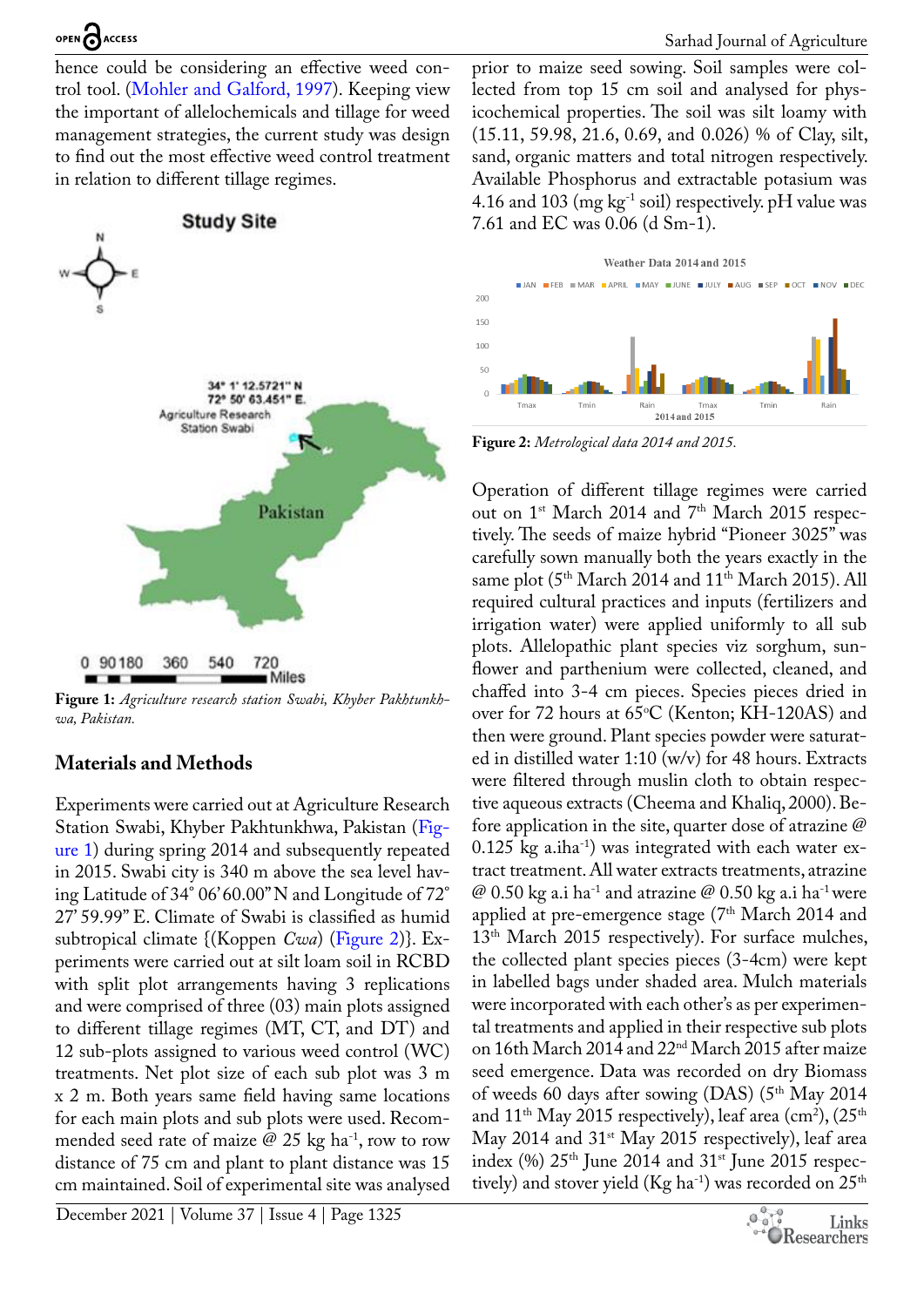<span id="page-3-0"></span>

| OPEN O ACCESS                                                 | Sarhad Journal of Agriculture                                                                                           |  |  |  |
|---------------------------------------------------------------|-------------------------------------------------------------------------------------------------------------------------|--|--|--|
| Table 1: Tillage and various weed control treatments details. |                                                                                                                         |  |  |  |
|                                                               | Tillage codes Factor-A (Tillage regimes)                                                                                |  |  |  |
| MT                                                            | Minimum tillage (rotavator + planking)                                                                                  |  |  |  |
| <b>CT</b>                                                     | Conventional tillage {tine plough (twice) + planking}                                                                   |  |  |  |
| <b>DT</b>                                                     | Deep tillage (chisel plough + tine plough + planking)                                                                   |  |  |  |
| WCT codes                                                     | Factor-B (Weed control treatments)                                                                                      |  |  |  |
| T1                                                            | Sorghum + sunflower (WE) @ 15L each + atrazine @ 1/4th of recommended dose of atrazine (Pre emergence).                 |  |  |  |
| T <sub>2</sub>                                                | Sorghum + parthenium(WE) @ 15L each + atrazine @ 1/4th of recommended dose of atrazine (Pre emergence).                 |  |  |  |
| T <sub>3</sub>                                                | Sunflower + parthenium (WE) @ 15L each + atrazine @ 1/4th of recommended dose of atrazine (Pre-emer-<br>gence).         |  |  |  |
| T <sub>4</sub>                                                | Sorghum + sunflower + parthenium (WE) @ 15L each + atrazine @ 1/4th of recommended dose of atrazine<br>(Pre-emergence). |  |  |  |
| T <sub>5</sub>                                                | Sorghum + sunflower (SM) each @ 6 Mg ha <sup>-1</sup> at 3-4 leaf stage of maize.                                       |  |  |  |
| T <sub>6</sub>                                                | Sorghum + parthenium (SM) each $@$ 6 Mg ha <sup>-1</sup> at 3-4 leaf stage of maize.                                    |  |  |  |
| T7                                                            | Sunflower + sorghum + parthenium (SM) each $@$ 6 Mg ha <sup>-1</sup> at 3-4 leaf stage of maize.                        |  |  |  |
| T <sub>8</sub>                                                | Sorghum + sunflower + parthenium (S.M) each $@$ 6 Mg ha <sup>-1</sup> at 3-4 leaf stage of maize.                       |  |  |  |
| T <sub>9</sub>                                                | Atrazine @ 0.50 kg a.i ha <sup>-11</sup> /4th of recommended dose alone (Pre emergence).                                |  |  |  |
| T <sub>10</sub>                                               | Atrazine @ 0.50 kg a.i ha <sup>-1</sup> or recommended rate (Pre emergence).                                            |  |  |  |
| T <sub>11</sub>                                               | Hand weeding 30 days after germination of Z. mays (once)                                                                |  |  |  |
| T <sub>12</sub>                                               | Weedy check                                                                                                             |  |  |  |

July 2014 and 30<sup>th</sup> July 2015, respectively). The recorded data were statistically analyzed (year wise as well as combined over years) and subjected to ANO-VA procedure using Statistix 8.1 software {([www.](http://www.statistix.com) [statistix.com](http://www.statistix.com)) [\(support@statistix.com\)](mailto:support@statistix.com)}, Means were separated by using LSD<sub>0.05</sub> test (Steel *et al.*, 1997) ([Table 1\)](#page-3-0).

## **Results and Discussion**

∩

## *Dry biomass (g) of total weeds 60 DAS*

Statistical analysis of the data revealed that tillage, weed control treatments and their interaction (Tillage x WC treatments) significantly affected dry biomass (g) of weeds 60 DAS ([Table 2](#page-4-0)). Pooled data recorded for tillage regimes showed that maximum dry biomass (567 g) was observed in MT, whereas the minimum (514 g) was recorded in DT. Lower dry weight in DT was due to maximum soil disturbance till 45 cm depth, whereas in MT the soil was disturbed only till 5-6 cm depth. These results are confirmatory to the findings of who reported that in Intensity of tillage effect the dry biomass of weeds. However,

which have germinated during 2015. Among various WC treatments, maximum (730 g) was recorded in weedy check treatment, whereas the minimum dry biomass (339 g) was recorded in T8. In T10 treatment (atrazine), dry biomass of weeds was (479 g) which shows that efficacy of atrazine in reducing dry biomass of weeds were less than T8. Mulches plays an important role in reducing dry biomass of weeds by retarding the germination and growth of weed species through physical coverage of soil. Allelochemicals reported in these mulch materials (Allelopathic plants) could also be accountable for reducing dry biomass of weeds through release of allelochemicals by leaching which could retard the germination and growth of weed species. Among the interaction means [\(Figure](#page-4-1) [3\)](#page-4-1) minimum dry biomass of weeds (84.17 g) was recorded in T7 under DT, hence based on our study objective, T7 {Sunflower + Parthenium (SM)} was the most effective treatment in reducing dry biomass of weeds 60 DAS.

in 2014 maximum dry biomass (711 g) was recorded in MT whereas during 2015 it was recorded in MT. this could possibly be due to the fact that unterminated seeds available on topsoil may undergo inside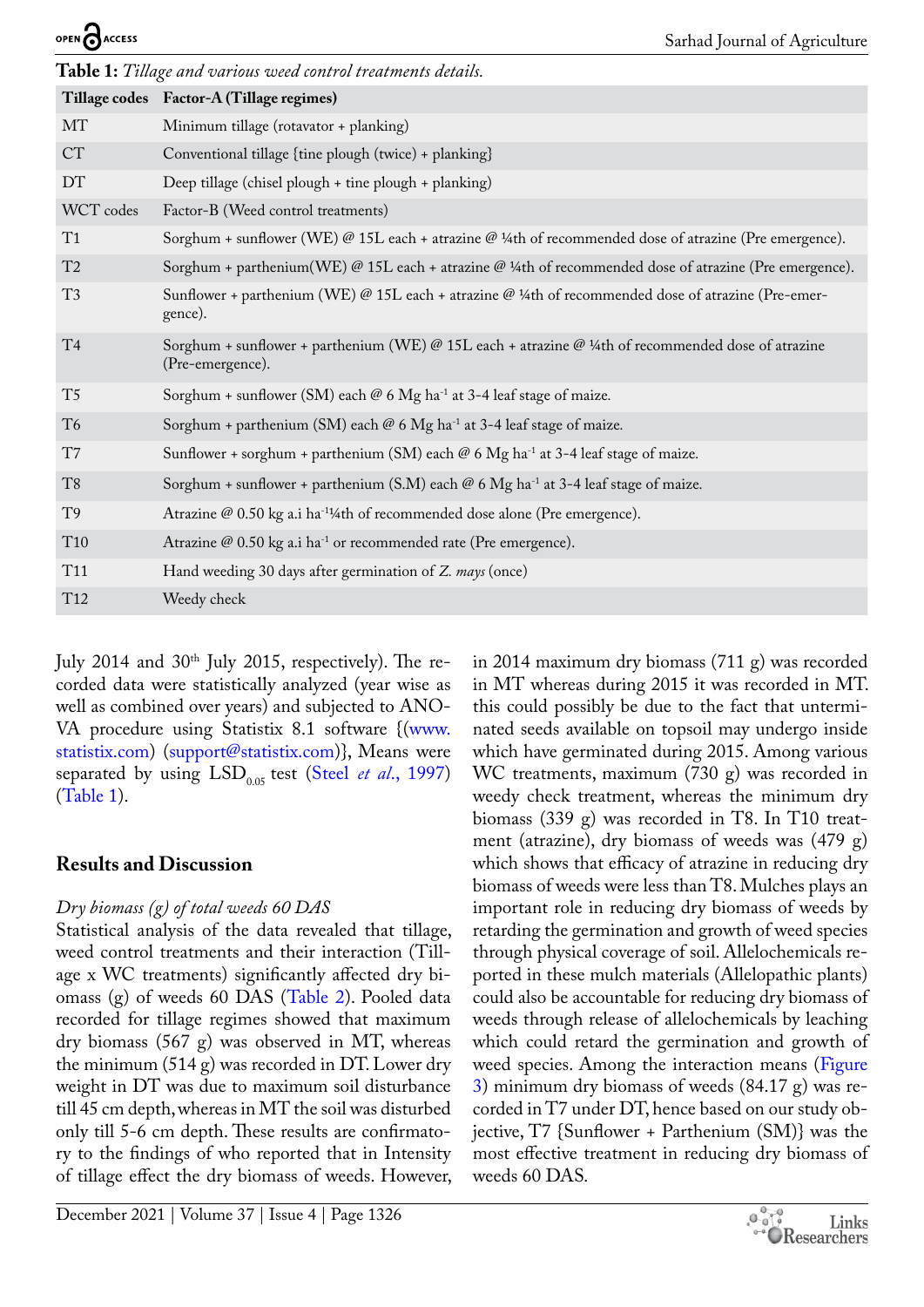<span id="page-4-0"></span>**Table 2:** *Dry biomass 60 DAS (g) and leaf area (cm2 )in spring planted maize as affected by integration of various allelopathic extracts and mulch treatments under different tillage regimes.*

|                                | Dry Biomass 60 DAS |                  |              | Leaf Area (cm <sup>2</sup> ) |                   |              |
|--------------------------------|--------------------|------------------|--------------|------------------------------|-------------------|--------------|
| Tillage regimes                | 2014               | 2015             | Pooled       | 2014                         | 2015              | Pooled       |
| MT                             | 711 a              | 423 b            | 567 A        | 1069 b                       | 2141 b            | 1605 B       |
| <b>CT</b>                      | 684b               | 443 a            | 564 B        | 1426 a                       | 2895 a            | 2160 A       |
| DT                             | 671 c              | 357 c            | 514 C        | 1487 a                       | 3005 a            | 2246 A       |
| LSD 5 %                        | 0.68               | 0.25             | 0.35         | 172.6                        | 386.59            | 175.82       |
| <b>Weed Control Treatments</b> |                    |                  |              |                              |                   |              |
| T1                             | 835 с              | 586 a            | 710 B        | 1366 ce                      | 2758 de           | 2062 D       |
| T2                             | 821 e              | 463 d            | 642 E        | 1393 cd                      | 2814 bd           | 2108 CD      |
| T <sub>3</sub>                 | 817f               | 540 b            | 678 D        | 1269 df                      | 2563 ef           | 1916 E       |
| T <sub>4</sub>                 | 832 d              | 452 f            | 642 E        | 1251 ef                      | 2528 ef           | 1889 E       |
| T <sub>5</sub>                 | 483j               | 290j             | 387 J        | 1467 bc                      | 2963 bd           | 2215 BC      |
| T <sub>6</sub>                 | 461 k              | 328i             | 395 H        | 1393 cd                      | 2814 cd           | 2104 CD      |
| T7                             | 533 i              | 2461             | 389 I        | 1598 a                       | 3227 a            | 2412 A       |
| T <sub>8</sub>                 | 4161               | 262 k            | 339 K        | 1554 ab                      | 3036 ac           | 2295 AB      |
| T <sub>9</sub>                 | 914 b              | 455 e            | 684 C        | 1091 <sub>g</sub>            | 3018 <sub>g</sub> | 1650 F       |
| T <sub>10</sub>                | 593 g              | 366h             | 479 G        | 1456 bc                      | 2263 ab           | 2261 B       |
| <b>T11</b>                     | $577\,\mathrm{h}$  | 431 <sub>g</sub> | 504 F        | 1217 fg                      | 2457 fg           | 1826 E       |
| T <sub>12</sub>                | 986 a              | 474 c            | 730 A        | 871h                         | 1797h             | 1307 G       |
| LSD 5 %                        | 1.37               | 0.49             | 0.69         | 127.7                        | 249.42            | 138.81       |
| Years                          | 689                | 408              |              | 1327.2 B                     | 2680.4 A          |              |
| Tillage ×T                     | 0.00               | $\boldsymbol{0}$ | $\mathbf{0}$ | $\mathbf{0}$                 | $\boldsymbol{0}$  | $\mathbf{0}$ |



<span id="page-4-1"></span>*ments on weed density 60 DAS.*

## *Leaf area (cm2 )Plant-1*

Analysis of the data showed that Tillage, WC treatments, and interaction between Tillage x WC treatments significantly affected leaf area of the maize crop ([Table 2](#page-4-0)). Combined data of two years for tillage factor showed that maximum leaf area  $(2246 \text{ cm}^2)$ was recorded in DT followed by  $CT$  with (2160 cm<sup>2</sup>) whereas the minimum  $(1605 \text{ cm}^2)$  was recorded in MT regime. Among various WC treatments significant result was shown by T7 where maximum leaf

area (2412 cm<sup>2</sup>) was recorded and followed by T8 with  $(2295 \text{ cm}^2)$ . T10 (atrazine) treatment leaf area recorded was 2261 (cm<sup>2)</sup> which was significantly minimum to those of T7 and T8 treatments. Furthermore, Leaf area mean value  $(2680.4 \text{ cm}^2)$  was maximum during  $2015$  as compared to  $(1327.2 \text{ cm}^2)$  recorded in  $2014$ .

Maximum leaf area during the 2015 could be attributed due to better weed control in T7 and increasing rainfall in April-May 2015 (Figure 1.2). Among the interaction means (pooled data), maximum leaf area (2938 cm<sup>2</sup>) was recorded in  $T7$  under DT regime [\(Figure 4\)](#page-5-0). Whereas for T10 (atrazine) treatment maximum value of leaf area  $(2618 \text{ cm}^2)$ was recorded under DT which is still significantly lower than to that of T7 under DT regime. It should be considered a positive indicator where we could replace atrazine with T7 treatment under DT regime as a part of sustainable weed management strategy.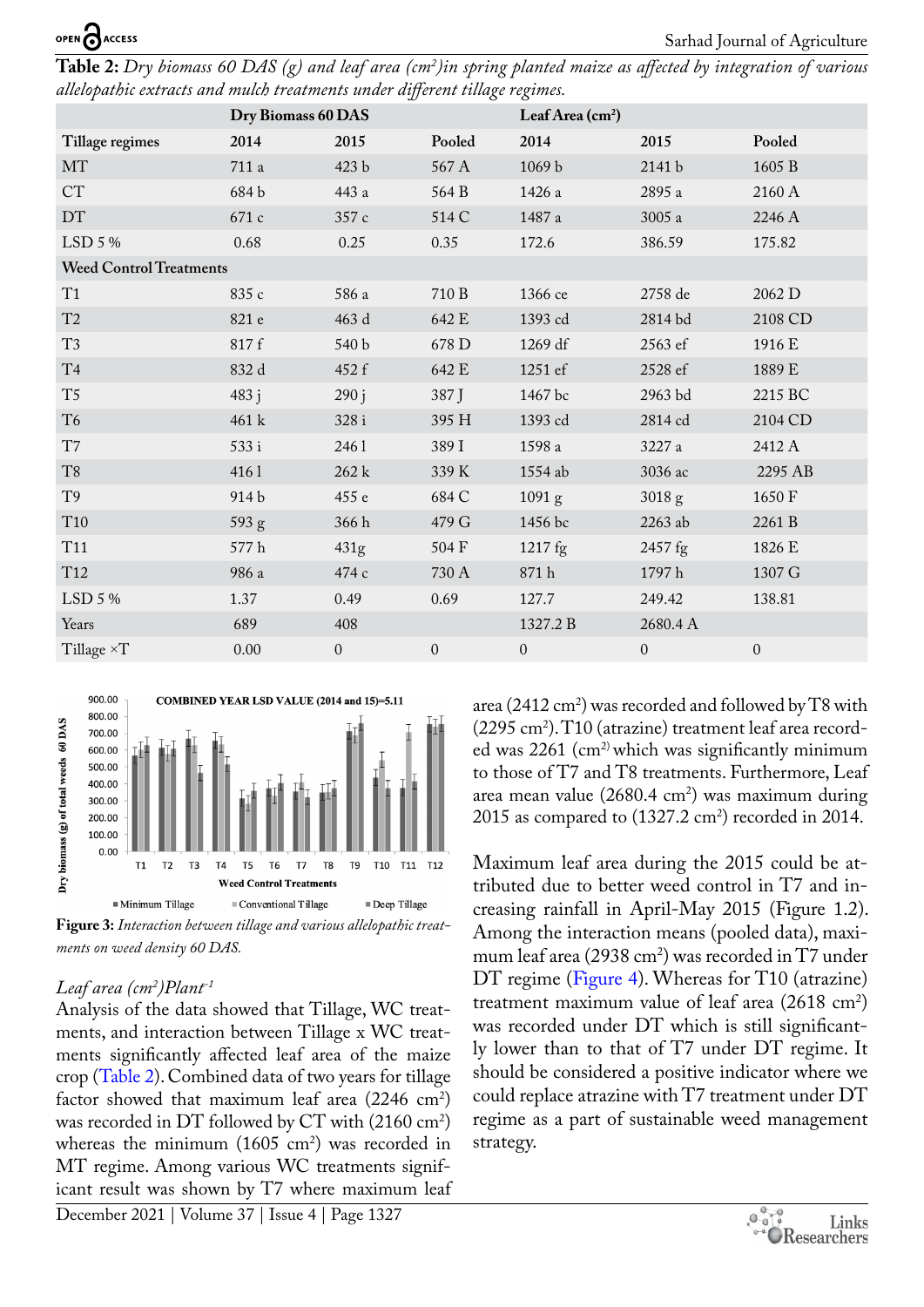<span id="page-5-1"></span>

| Table 3: Leaf area index and stover yield (kg. ha <sup>-1</sup> ) in spring planted maize as affected by integration of various al- |  |  |
|-------------------------------------------------------------------------------------------------------------------------------------|--|--|
| lelopathic extracts and mulch treatments under different tillage regimes.                                                           |  |  |

|                         | Leaf Area Index    |                    |                    | <b>Stover Yield</b> |                |          |
|-------------------------|--------------------|--------------------|--------------------|---------------------|----------------|----------|
| Tillage regimes         | 2014               | 2015               | Pooled             | 2014                | 2015           | Pooled   |
| MT                      | $1.07\,\mathrm{b}$ | 2.13 <sub>b</sub>  | 1.61 B             | 8416                | 7792 b         | 8104 B   |
| <b>CT</b>               | 1.42a              | 2.89 a             | 2.16 A             | 9699                | 9986 ab        | 9843 A   |
| $DT$                    | 1.49a              | $3.00\ \mathrm{a}$ | 2.24A              | 9830                | $10884\ a$     | 10337 A  |
| LSD 5 %                 | 0.175              | 0.372              | 0.17               | <b>NS</b>           | 2393.3         | 1238     |
| Weed control treatments |                    |                    |                    |                     |                |          |
| T1                      | 1.37 ce            | 2.76 ce            | 2.06 DE            | 8637 d              | 9016 a         | 8826 D   |
| T <sub>2</sub>          | 1.38 ce            | $2.81$ bd          | 2.09 CD            | 9585 ad             | 9581 a         | 9583 BD  |
| T <sub>3</sub>          | 1.27 df            | 2.59 df            | 1.93 EF            | 9408 bd             | 10336 a        | 9872 AC  |
| T <sub>4</sub>          | 1.26 ef            | 2.53 ef            | 1.89 F             | 9670 ad             | 9169 a         | 9419 BD  |
| $\rm{T}5$               | 1.46 bc            | 2.96 bc            | 2.206 BC           | 8569 d              | 10099 a        | 9334 BD  |
| T <sub>6</sub>          | 1.39 cd            | $2.81\;\rm{bd}$    | 2.10 CD            | 9989 ac             | 10514 a        | 10251 AB |
| T7                      | 1.60a              | 3.22a              | 2.41 A             | 10530 ab            | $10155$ a      | 10342 AB |
| T <sub>8</sub>          | $1.56$ ab          | 3.03 ab            | 2.29 AB            | 10908 a             | $10501$ a $\,$ | 10704 A  |
| T <sub>9</sub>          | 1.10 g             | 2.19 g             | $1.64\,\mathrm{G}$ | 8812 cd             | 9391 a         | 9102 CD  |
| T <sub>10</sub>         | 1.46 bc            | 3.06 ab            | 2.26 B             | 9368 bd             | 9864 a         | 9616 BD  |
| T11                     | $1.22$ fg          | $2.42$ fg          | 1.82 F             | 9191 bd             | 9523 a         | 9357 BD  |
| T <sub>12</sub>         | $0.88~\mathrm{h}$  | 1.73h              | $1.31\ \mathrm{H}$ | 7113 e              | 6342 b         | 6727 E   |
| LSD 5 %                 | 0.131              | 0.254              | 0.14               | 1341.8              | 1594.8         | 1032.5   |
| Years                   | 1.33 B             | 2.68 A             |                    | 9540.8 A            | 9315 A         |          |
| Tillage $\times T$      | $\boldsymbol{0}$   | $\overline{0}$     | $\mathbf{0}$       | <b>NS</b>           | 0.04           | 0.02     |
|                         |                    |                    |                    |                     |                |          |



<span id="page-5-0"></span>**Figure 4:** *Interaction between tillage and various allelopathic treatments on leaf area (cm2 ).*

#### *Leaf area index*

December 2021 | Volume 37 | Issue 4 | Page 1328 Data analysis of both years revealed that Tillage, various WC treatments, and interaction (Tillage x WC treatments) significantly affected Leaf area Index ([Table 3](#page-5-1)). Pooled data of both years (2014 and 2015) recorded for tillage regimes indicated that maximum leaf area index (2.24) was recorded in DT followed by CT with (2.16), whereas the minimum value (1.61) was recorded in MT. Similar trends were found in both years of study. Analysis of two years mean data recorded for WC treatments showed that among all WC treatments, maximum Leaf area Index (2.41)

was recorded in T7, followed by T8 with (2.29), however the efficacy of T10 (atrazine) was very close with value recorded (2.26). Leaf area index (2.68) during 2015 was maximum as compared to (1.33) recorded in 2014. Among the interaction means, maximum leaf area Index (2.93) was recorded in T7 under DT regime ([Figure 5\)](#page-6-0). Whereas T10 (atrazine) treatment showed its maximum value (2.62) for LAI under DT regime which is still less than that of T7 under DT regime.

## *Stover yield (kg ha-1)*

Statistical analysis of pooled data showed that Tillage, WC treatments and Interaction (Tillage x WC treatments) significantly affected Stover yield of maize ([Table 3](#page-5-1)). Analysis of two years averaged data showed that maximum value of Stover yield (10337 kg ha-1 ) was recorded in DT followed by CT with (9843 kg ha<sup>-1</sup>), whereas the minimum  $(8104 \text{ kg} \text{ ha}^{-1})$  was recorded in MT. Tillage effect was found non-significant during 2014. Among various WC treatments maximum Stover yield  $(10702 \text{ kg ha}^{-1})$  was recorded in T8, followed by T7 and T6 with values (10342 kg ha<sup>-1</sup>) and (10251 kg ha<sup>-1</sup>) respectively. For T10 (atrazine) treatment value of stover yield recorded was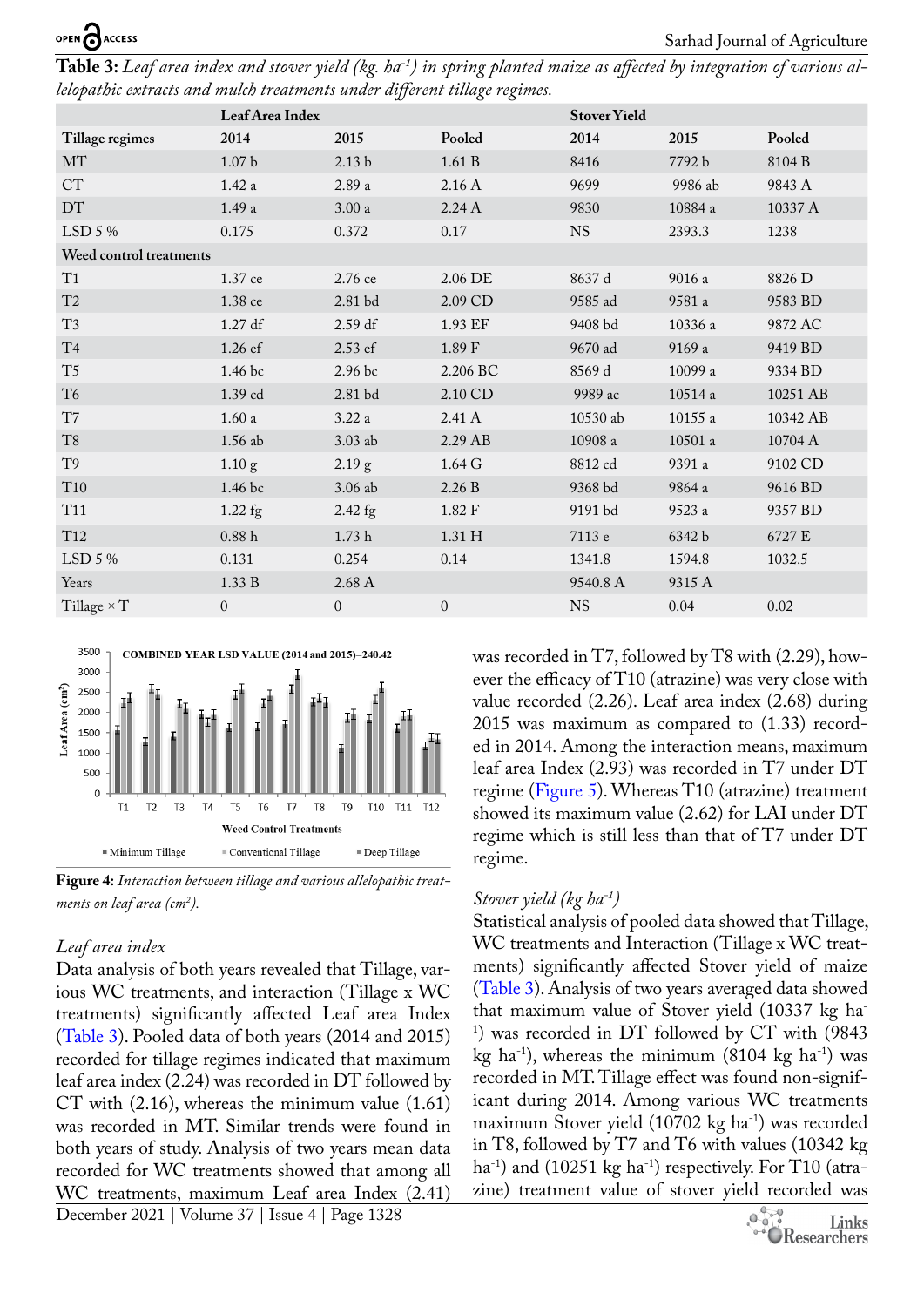$(9616 \text{ kg} \text{ ha}^{-1})$  which is still lower than to those of T8, T7 and T6 treatments. Among the interaction means (Tillage × WC treatments) maximum stover yield  $(12426 \text{ kg ha}^{-1})$  was recorded in T8 under CT regime ([Figure 6\)](#page-6-1). Whereas at T10 (atrazine) treatment maximum value (10653 kg ha<sup>-1</sup>) was recorded under DT regime which is still lower than that of T8 under CT regime.



<span id="page-6-0"></span>**Figure 5:** *Interaction between tillage and various allelopathic treatments on leaf area index.*



<span id="page-6-1"></span>**Figure 6:** *Interaction between tillage and various allelopathic treatments on stover yield (kg.ha-1).*

Research findings for different tillage regimes are in line with the results obtained by ([Khattak](#page-9-6) *et al*., 2005) who stated that frequency of tillage is inversely proportional to weed density. With increased frequency in deep tillage followed by conventional significantly reduced the weed densities of all species possibly due to destruction of annual as well as perennial germinated weeds in the soil which ultimately leads to reduced dry biomass of weed species. Similarly, [\(Rashid](#page-9-4) *et al*., 2017; [Rashid](#page-9-4) *et al*., 2019 and [Rashid](#page-9-4) *et al*[., 2020](#page-9-4)) also confirmed that reduced weed densities, dry biomass of weed species were observed in DT (Deep Tillage) followed by CT (Conventional Tillage) when compared to MT (minimum tillage). In MT the soil was not tilled to the greater extend

December 2021 | Volume 37 | Issue 4 | Page 1329

as compared to DT and CT and hence the germination of weed seeds were recorded more. According to the results obtained by [\(Cardina](#page-8-7) *et al*., 1991) it is also confirmed that in minimum tillage dry biomass of weeds could be reduced.

Among the various allelopathic treatments total dry weed biomass 60 DAS were expressively affected by all applied treatments as compared to T12 (weedy check treatment). Our findings suggest that T1, T2, T3 and T4 (allelopathic extracts in combination with atrazine  $\varnothing$  0.125 kg a.iha<sup>-1</sup>) could provide promising results when compared to T12 (weedy check), however, efficacy of such extracts was found less than that of T10 (atrazine  $\mathcal{O}(0.50 \text{ kg a.iha}^{-1})$  in suppressing dry biomass of total weeds 60 DAS. Results indicated that efficacy of T5, T6, T7 and T8 (allelopathic plant residues applied as surface mulches) were found more effective when compared to T10 and rest of the treatments. However, T10 treatment was more suppressive in reducing total dry biomass 60 DAS as compared to T1, T2, T3 and T4.

Less efficacy of T1, T2, T3 and T4 treatments (water extracts integrated with atrazine  $\mathcal{Q}$  0.125 kg a.iha<sup>-1</sup>as compared to T10 (atrazine  $@$  0.50 kg a.i ha<sup>-1</sup>) could possibly be due to several biotic and abiotic factors e.g Light, soil, and temperature etc. ([Hoagland and](#page-9-7)  [Williams, 1985\)](#page-9-7). It could also be a possible reason that activity of various allelochemicals may change due to soil physicochemical and biological properties during leaching process. Our results are in line with the findings of [\(Rashid](#page-9-4) *et al*., 2017; [Rashid](#page-9-4) *et al*[., 2019](#page-9-4) and [Rashid](#page-9-4) *et al*., 2022) who stated that for various parameters the efficacy of allelopathic plants water extracts (Sorghum, sunflower and parthenium) integrated with atrazine  $\varnothing$  0.125 kg a.i ha<sup>-1</sup> was less than that of atrazine treatment applied  $\varnothing$  0.50 kg a.i ha<sup>-1</sup>. Furthermore, the significant effect of Sorghum, sunflower and parthenium plant residues as a surface mulches to reduce dry biomass 60 DAS of total weeds are encouraging findings when compared to other treatments. The significant effect of surface mulching could be due to the physical coverage of soil surface and partially could be due to the reported allelochemicals in these allelopathic plant species. Mulches covered the soil surface and reduced the penetration of sunlight required for the photosynthetic process of weed species and increase water holding capacity which ultimately increase the availability of nutrient in soil and the same time retard the

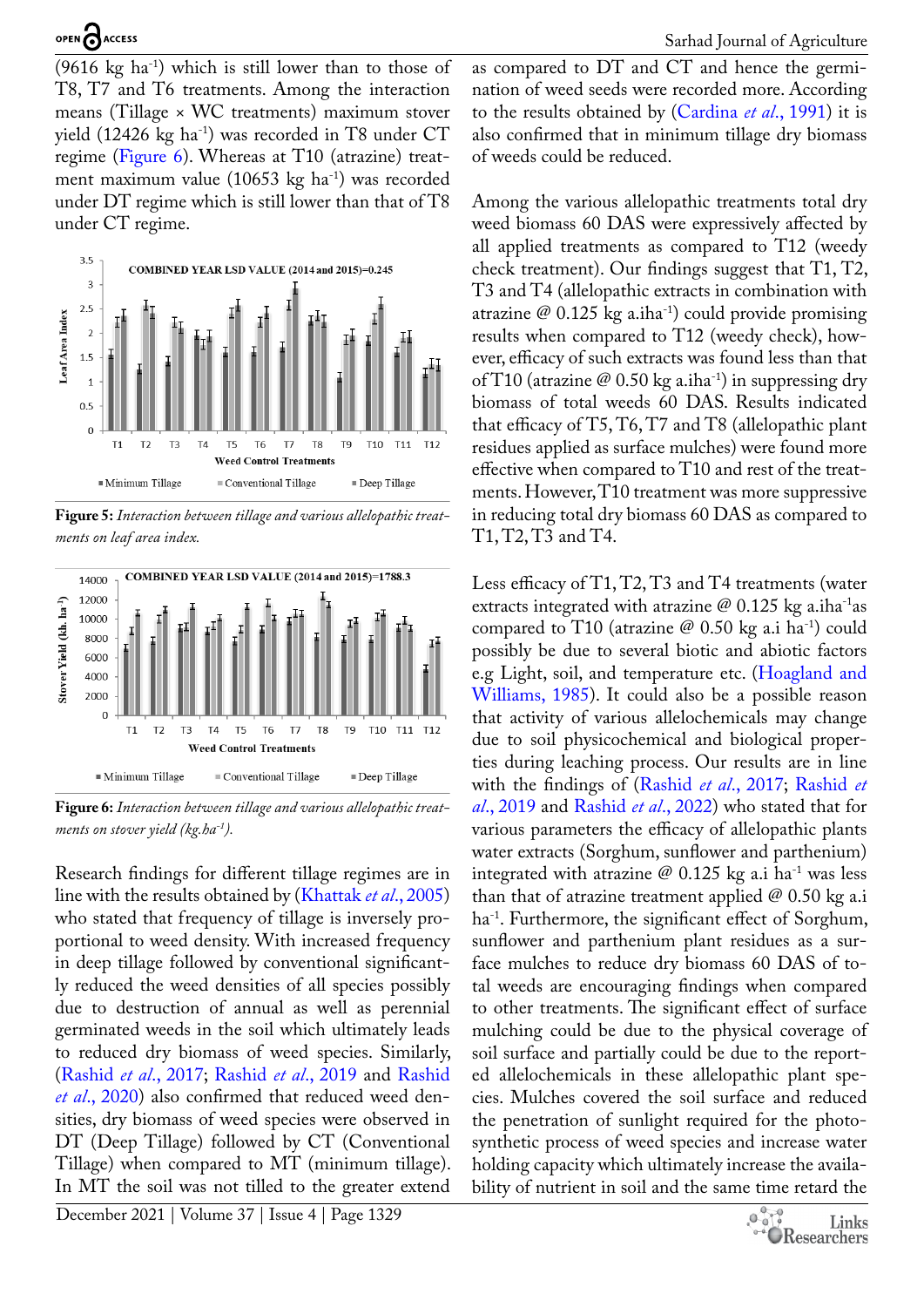growth of weed species. Our results are confirmatory to the findings of [Erenstien \(2002\)](#page-8-8) who reported that surface mulch application reduced the dry biomass of weed species due to allelopathic spectacles. Similarly, ([Kamara](#page-9-8) *et al*., 2002) reported his research findings stating that surface mulches significantly reduce the penetration of light and disturb the photosynthetic process in weed species. Apart from the physical coverage, these surface mulches impact the dry biomass of weeds through the phytotoxic activities reported in these plant species (Sorghum, sunflower and parthenium). Sorgoleone in sorghum bicolor responsible for inhibiting the electron transport in both photosynthesis and respiration ([Nimbal](#page-9-9) *et al*., 1996), phenolics responsible for reduction of chlorophyll content ([In](#page-9-10)[derjit and Dakshini, 1992](#page-9-10)), and other compounds like vanillic and ferulic acids reported in parthenium, sorghum and sunflower plants are responsible for DNA and RNA synthesis ([Baziramakenga](#page-8-9) *et al*., 1997).

Among all the treatments encouragingly significant results for dry biomass 60 DAS of total weeds were recorded in T8 (sorghum *+*sunflower + parthenium (S.M) each  $\varnothing$  6 Mg ha<sup>-1</sup> at 3-4 leaf stage of maize) treatment as compared T10 (atrazine  $\varnothing$  0.50 kg a.iha-1), T1, T2, T3 and T4 (water extracts combine with atrazine  $\mathcal{Q}(0.125 \text{ kg a.iha}^{-1})$ , T11 (hand weeding) and T12 (weedy check) treatments.

Size of leaf is directly linked to plant food through photosynthesis; hence it is considering a basic photosynthetic machinery for the preparation of plant food. It is also known that higher the area of leave will prepare more food for the plant, which will be transfer to other parts of plant body. The classification of Physiological plant growth is referred to leaf area index. Higher value of LAI shows higher dry matter content of the crop. Analysis of the data showed that among the different tillage regimes higher leaf area  $(m^2)$  and leaf area index (LAI) was recorded in DT followed by CT, whereas the lower leaf area  $(m^2)$ and LAI of maize plants were recorded in MT. The reason for higher leaf area  $(m<sup>2</sup>)$  and leaf area index (LAI) could be attributed to well development of root which may led to faster flow of water and nutrients from soil to the maize crop. Our results for tillage regimes are confirmatory to the findings of Tangadulratana (1985) who reported that conventional tillage was superior to zero tillage regarding the leaf area and leaf area index (LAI). Similarly, our results are also in close similarity to the findings of [Karunatilake \(2000\)](#page-9-11) 

who reported that higher leaf area of maize plants was found in conventional tillage as compared to no tillage (zero tillage).

Analysis of the data revealed that higher leaf area  $(m<sup>2</sup>)$  and leaf area index (LAI) was found in T6 (sorghum+ parthenium (SM) each @6 Mg ha<sup>-1</sup> at 3-4 leaf stage of maize)which was significantly higher than T9 (atrazine  $\varnothing$  0.125 kg a.iha<sup>-1</sup>) and T1, T2, T3, and T4 (water extracts integrated with atrazine  $\omega$  0.125 kg a.iha<sup>-1</sup>) treatments. The higher leaf area  $(m^2)$  in T5, T6, T7 and T8 (all mulch treatments) might be attributed due to effective weed control which provided favorable condition for leaf developments.

Data recorded for stover yield  $(kg ha<sup>-1</sup>)$  showed that higher value was recorded under DT followed by CT, whereas the lowest stover yield  $(kg ha<sup>-1</sup>)$  was recorded in MT. The reason for higher stover yield in DT and CT could be due to the improved soil aeration which may allow roots to utilize the available nutrients required for good crop stand. Among the various weed control measures, all the allelopathic treatments had significant effect on stover yield  $(kg ha<sup>-1</sup>)$  when compared to weedy check treatment. Efficacy of T8 (sorghum + sunflower + parthenium (SM) each  $@$  6 Mg ha-1at 3-4 leaves stage of maize)had promising effect on weed suppression and thus contributed toward maximum yield of stover. Our results are in line with the findings obtained by [\(Nawab](#page-9-12) *et al*.,1999) who reported that mulching increased the stover yield significantly.

## **Conclusions and Recommendations**

Integration of tillage regimes and various allelopathic treatments had significant effect on tested parameters. However, the efficacy of T5, T6, T7 and T8 (surface mulches) was more pronounced than T10 (atrazine foliar application  $\varnothing$  0.50 kg a.i ha<sup>-1</sup>) and T1, T2, T3 and T4(allelopathic plants water extracts combined with atrazine  $\mathcal{Q}$  0.125 kg a.i ha<sup>-1</sup>). Data obtained for the interaction effect showed that T8 under CT (Sorghum *+*sunflower + parthenium (S.M) each @ 6  $Mg$  ha<sup>-1</sup> at 3-4 leaf stage of maize under conventional tillage) produced the maximum stover yield of 12426 kg.ha-1. Hence it is suggested that T8 under CT could possibly be an alternative to T10 for sustainable weed management in maize. Keeping in view the sustainability concept, further studies are suggested to investigate the allelochemicals effect of these selected plant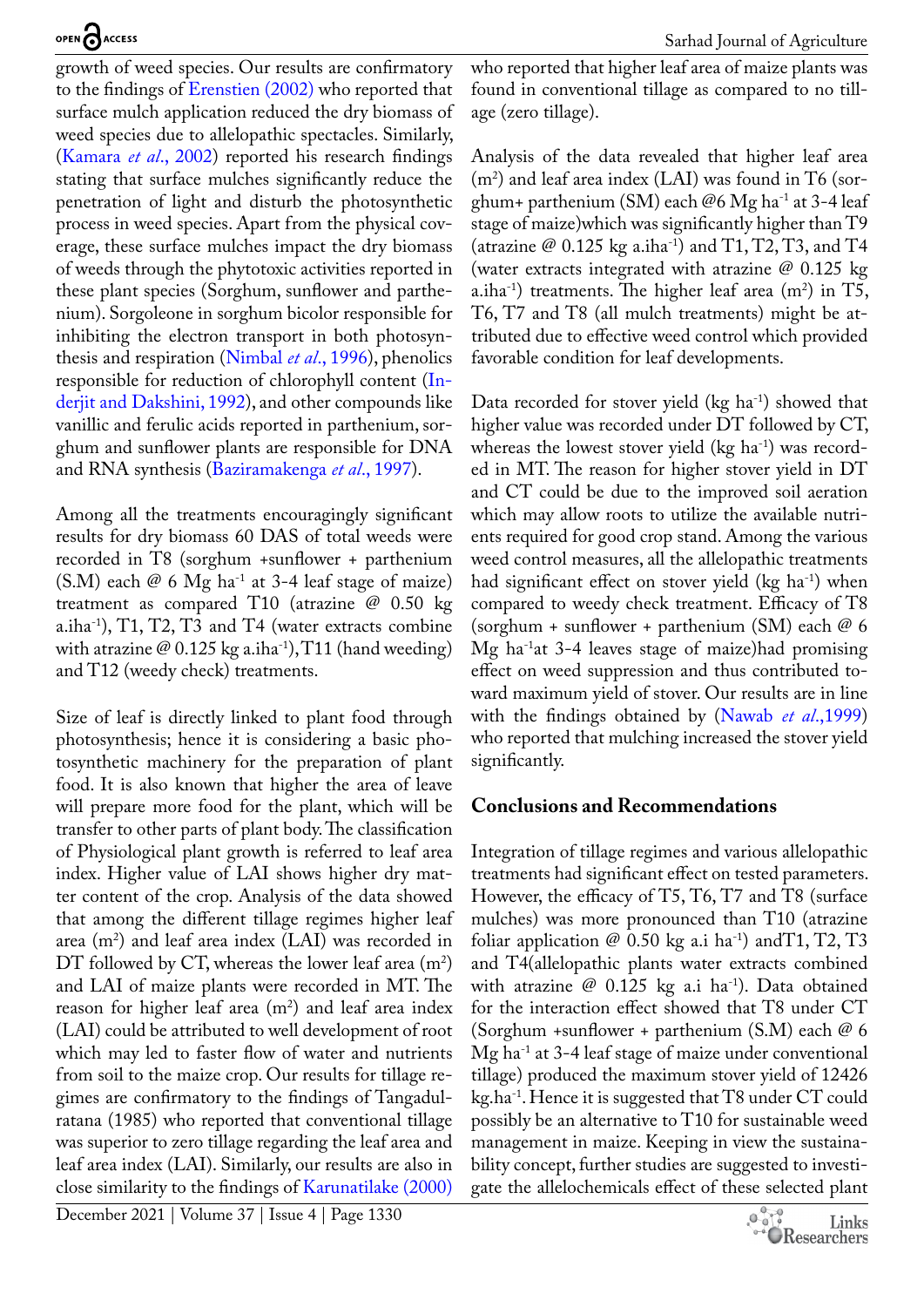species on soil microbial activities.

#### *Abbreviations*

| <b>Abbreviations</b> | <b>Descriptions</b>              |
|----------------------|----------------------------------|
| <b>IWM</b>           | Integrated Weed Management       |
| <b>RCBD</b>          | Randomized Complete Block Design |
| @)                   | At the rate                      |
| $A_i$                | Active ingredients               |
| <b>DAS</b>           | Days after sowing                |
| MT                   | Minimum Tillage                  |
| CT                   | Conventional Tillage             |
| <b>DT</b>            | Deep Tillage                     |
| SM.                  | Surface mulches                  |
| <b>WE</b>            | Water extracts                   |
| <b>WCT</b>           | Weed control treatments          |
| LSD <sub>1</sub>     | Least significant difference     |

#### **Acknowledgements**

This study is a part of PhD dissertation, submitted to the University of Haripur, Pakistan by the principal author and very thankful to HEC Pakistan for granting fully funded scholarship under "HEC Indigenous 5000 PhD Fellowship Program Phase-II, Batch-I". The principal author is also thankful to the Director and Research officers of Agriculture Research Station, Swabi for their logistics and technical support.

## **Novelty Statement**

The innovative idea of integration approach for sustainable weed management in maize.

## **Author's Contribution**

**Haroon Ur Rashid:** Field research, designing, data collection and wrote draft of the manuscript. **Nazia Tahir:** Data analysis and mapping. **M. Zamin:** Technical review and guidelines. **Naveed Shahzed:** Helped in data collection. **Aman Ullah:** Helped in data analysis. **Bibi Zainub:** Data formatting and software support. **Farooq Azam:** Technical review and corrections.

## **References**

<span id="page-8-9"></span>Baziramakenga, R., Leroux, G.D., Simard, R.R. and Nadeau, P. 1997. Allelopathic effects of phenolic acids on nucleic acid and protein levels

in soybean seedlings. Canadian J. Botany. 75(3): 445-450.<https://doi.org/10.1139/b97-047>

- <span id="page-8-7"></span>Cardina, J., Regnier, E. and Harrison, K. 1991. Long-term tillage effects on seed banks in three Ohio soils. Weed Sci. 186-194. <https://doi.org/10.1017/S0043174500071459>
- Cheema, Z.A. and Khaliq, A. 2000. Use of sorghum allelopathic properties to control weeds in irrigated wheat in a semi arid region of Punjab. Agric. Ecosyst. Environ. 79(2- 3):105-112. [https://doi.org/10.1016/S0167-](https://doi.org/10.1016/S0167-8809(99)00140-1) [8809\(99\)00140-1](https://doi.org/10.1016/S0167-8809(99)00140-1)
- <span id="page-8-6"></span>Dinnes, D.L., Karlen, D.L., Jaynes, D.B., Kaspar, T.C., Hatfield, J.L., Colvin, T.S. and Cambardella, C.A. 2002. Nitrogen management strategies to reduce nitrate leaching in tiledrained Midwestern soils. Agron. J. 94(1): 153- 171.<https://doi.org/10.2134/agronj2002.0153>
- <span id="page-8-8"></span>Erenstein, O. 2002. Crop residue mulching in tropical and semi-tropical countries: An evaluation of residue availability and other technological implications. Soil Tillage Res. 67(2): 115-133. [https://doi.org/10.1016/](https://doi.org/10.1016/S0167-1987(02)00062-4) [S0167-1987\(02\)00062-4](https://doi.org/10.1016/S0167-1987(02)00062-4)
- <span id="page-8-1"></span>Fahad, S., Hussain, S., Saud, S., Hassan, S., Muhammad, H., Shan, D., Chen, C., Wu, C., Xiong, D., Khan, S.B. and Jan, A. 2014. Consequences of narrow crop row spacing and delayed Echinochloacolona and Trianthemaportulacastrum emergence for weed growth and crop yield loss in maize. Weed Res. 54(5): 475-483. [https://doi.](https://doi.org/10.1111/wre.12104) [org/10.1111/wre.12104](https://doi.org/10.1111/wre.12104)
- <span id="page-8-0"></span>GoP. 2020. Pakistan Economic Survey 2019-20. Economic Advisors Wing, Finance Division, Government of Pakistan, Islamabad.
- <span id="page-8-5"></span>Halvorson, A.D., Wienhold, B.J. and Black, A.L. 2001. Tillage and nitrogen fertilization influence grain and soil nitrogen in an annual cropping system. Agron. J. 93(4): 836-841. <https://doi.org/10.2134/agronj2001.934836x>
- <span id="page-8-4"></span>Hassan, G., Rashid, H.U., Amin, A., Khan, I.A. and Shehzad, N. 2018. Allelopathic effect of Parthenium hysterophorus on germination and growth of some important crops and weeds of economic importance. [https://doi.org/10.1590/](https://doi.org/10.1590/s0100-83582018360100132) [s0100-83582018360100132](https://doi.org/10.1590/s0100-83582018360100132)
- <span id="page-8-2"></span>Heap, I. 2020. The International Survey of Herbicide Resistant Weeds. – [www.weedscience.org](http://www.weedscience.org) (accessed on April 2, 2020).
- <span id="page-8-3"></span>Heap, I., Duke, S.O. 2018. Overview of glyphosate-

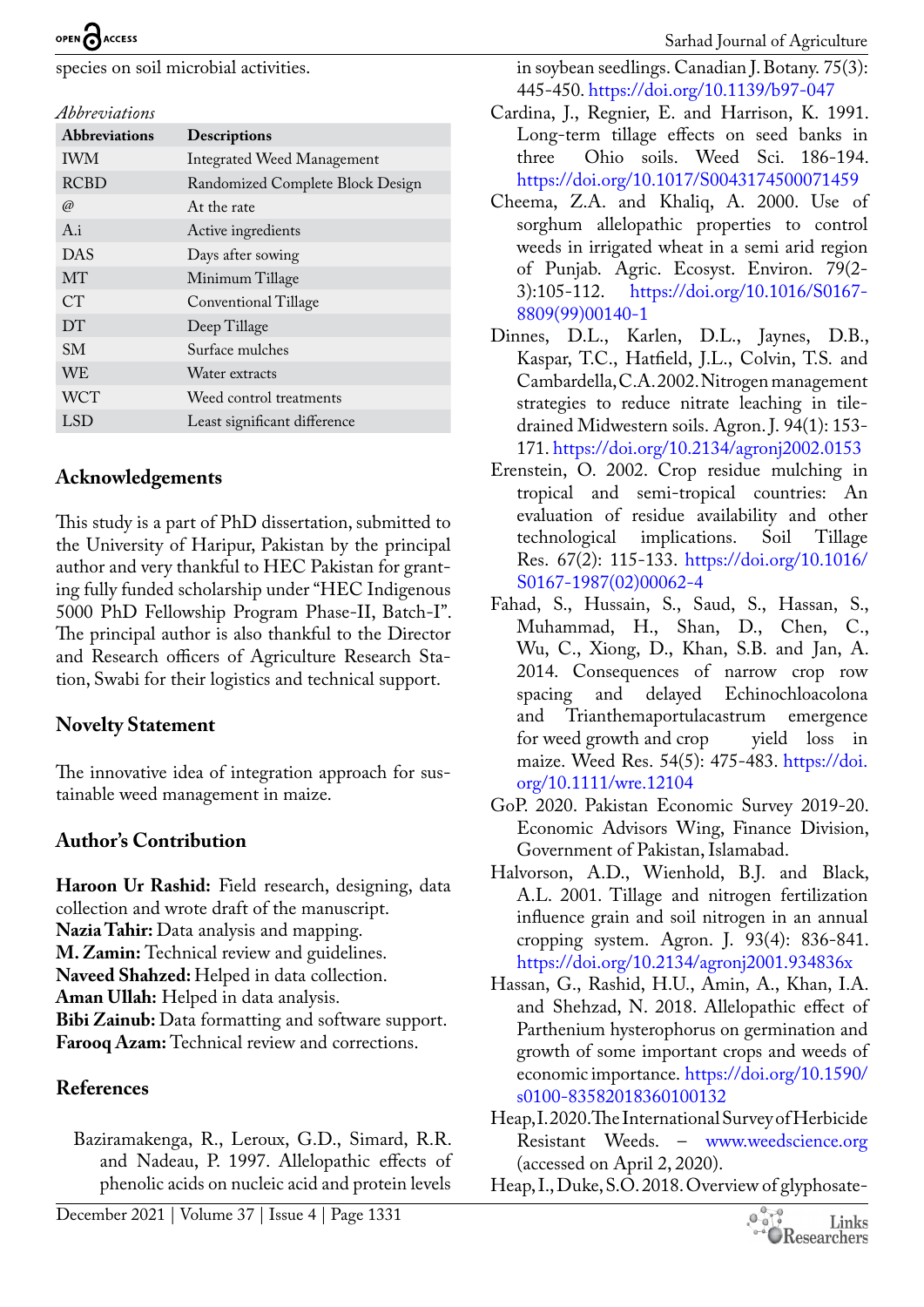## OPEN CACCESS

resistant weeds worldwide. Pest Mgt. S c i . 74(5): 1040-1049. [https://doi.org/10.1002/](https://doi.org/10.1002/ps.4760) [ps.4760](https://doi.org/10.1002/ps.4760)

- <span id="page-9-7"></span>Hoagland, R.E. and Williams, R.D. 1985. The influence of secondary plant compounds on the associations of soil microorganisms and plant roots. Am. Chem. Soc. 268: 301-325. [https://](https://doi.org/10.1021/bk-1985-0268.ch020) [doi.org/10.1021/bk-1985-0268.ch020](https://doi.org/10.1021/bk-1985-0268.ch020)
- <span id="page-9-10"></span>Inderjit, R.K. and Dakshini, K.M.M. 1992. Interference potential of *Pluchea lanceolata* (Asteraceae): growth and physiological responses of asparagus bean, *Vigna unguiculata*  var. sesquipedalis. Am. J. Bot., 79 (9): 977-981
- <span id="page-9-2"></span>Jabran, K. 2018. Tank mixing of allelopathic crop water extracts with pendimethalin helps in the management of weeds in canola (*Brassica napus*) field. Int. J. Agric. Biol., 10(3): 293-296.
- <span id="page-9-8"></span>Kamara, A.Y., Akobundu, I.O., Chikoye, D. and Jutzi, S.C. 2000. Selective control of weeds in an arable crop by mulches from some multipurpose trees in Southwestern Nigeria. Agroforestry Syst. 50(1): 17-26. <https://doi.org/10.1023/A:1006425825597>
- <span id="page-9-11"></span>Karunatilake, U., Van Es, H.M. and Schindelbeck, R.R. 2000. Soil and maize response to plow and no-tillage after alfalfa-to-maize conversion on a clay loam soil in New York. Soil Tillage Res. 55(1-2): 31-42. [https://doi.org/10.1016/](https://doi.org/10.1016/S0167-1987(00)00096-9) [S0167-1987\(00\)00096-9](https://doi.org/10.1016/S0167-1987(00)00096-9)
- <span id="page-9-1"></span>Khan, M.A.H. and Parvej, M.R. 2010. Impact of conservation tillage under organic mulches on the reproductive efficacy and yield of quality protein maize. J. Agric. Sci. 5(2): 52-63. [https://](https://doi.org/10.4038/jas.v5i2.2782) [doi.org/10.4038/jas.v5i2.2782](https://doi.org/10.4038/jas.v5i2.2782)
- <span id="page-9-6"></span>Khattak, M.K., Khan, M.J., Muhammad, A., Said, W. and Muhammad, R. 2005. Enhancement of wheat yield and yield components by controlling weeds with deep tillage practices under irrigated clay loam soil conditions. Pak. J. Weed Sci. Res. 11(3/4):131-136.
- <span id="page-9-0"></span>Kumar, R., Kumawat, N., Kumar, S., Singh, A.K. and Bohra, J.S. 2017. Effect of NPKS and Zn fertilization on growth, yield and quality of baby corn-a review. Int. J. Curr. Microbiol Appl. Sci. 6(3): 1392-1428. [https://doi.org/10.20546/](https://doi.org/10.20546/ijcmas.2017.603.161) [ijcmas.2017.603.161](https://doi.org/10.20546/ijcmas.2017.603.161)
- Macías, F.A., Varela, R.M., Torres, A., Galindo, J.L. and Molinillo, J.M. 2002. Allelochemicals from sunflowers: chemistry, bioactivity, and applications. In Chemical Ecology of Plants: Allelopathy in Aquatic and Terrestrial

Ecosystems. Pg#73-87. Birkhäuser, Basel. [https://doi.org/10.1007/978-3-0348-8109-](https://doi.org/10.1007/978-3-0348-8109-8_5) [8\\_5](https://doi.org/10.1007/978-3-0348-8109-8_5)

- <span id="page-9-5"></span>Mohler, C.L. and Galford, A.E. 1997. Weed seedling emergence and seed survival: separating the effects of seed position and soil modification by tillage. Weed Res. 37(3):147- 155. [https://](https://doi.org/10.1046/j.1365-3180.1997.d01-21.x) [doi.org/10.1046/j.1365-3180.1997.d01-21.x](https://doi.org/10.1046/j.1365-3180.1997.d01-21.x)
- <span id="page-9-12"></span>Nawab, K., Hatam, M., Khan, B.A., Rasul, K. and Mansoor, M. 1999. Study of some morphological characters in maize as affected by time of weeding and plant spacing. Sarhad J. Agric. 15(1): 21-24
- <span id="page-9-9"></span>Nimbal, C.I., Pedersen, J.F., Yerkes, C.N., Weston, L.A. and Weller, S.C. 1996. Phytotoxicity and distribution of sorgoleone in grain sorghum germplasm. J. Agric. Food Chem. 44(5): 1343- 1347. <https://doi.org/10.1021/jf950561n>
- <span id="page-9-3"></span>Powles, S.B. and Yu, Q. 2010. Evolution in action: plants resistant to herbicides. Annu. Rev. Pl. Biol. 61: 317-347. [https://doi.org/10.1146/](https://doi.org/10.1146/annurev-arplant-042809-112119) [annurev-arplant-042809-112119](https://doi.org/10.1146/annurev-arplant-042809-112119)
- Rashid, H., Khan, M.A., Amin, A., Nawab, K., Hussain, N. and Bhowmik, P.K. 2008. Effect of Parthenium hysterophorus L., root extracts on seed germination and growth of maize and barley. Am. J. Pl. Sci. Biotech. 2(2): 51-55.
- <span id="page-9-4"></span>Rashid, H., Khan, A., Hassan, G., Munsif, F., Tahir, N., Zamin, M., and Shehzad, N, 2022. Integration of some allelopathic species for weed management in spring planted hybrid maize under different tillage regimes. J. anim. plant sci. 32 (1). (Online) [http://www.thejaps.](http://www.thejaps.org.pk/Volume/2022/32-01/14.php) [org.pk/Volume/2022/32-01/14.php](http://www.thejaps.org.pk/Volume/2022/32-01/14.php)
- Rashid, H.U., Khan, A., Hassan, G., Khan, S.U., Saeed, M., Khan, S.A., Khan, S.M. and Hashim, S. 2020. Weed suppression in maize (*Zea mays* L.) through the allelopathic effects of sorghum [sorghum bicolor (l.) conard moench.] sunflower (helianthus annuus l.) and parthenium (parthenium hysterophorus l.) Plants Appl. Ecol. Environ. Res. 18(4): 5187-5197. [https://](https://doi.org/10.15666/aeer/1804_51875197) [doi.org/10.15666/aeer/1804\\_51875197](https://doi.org/10.15666/aeer/1804_51875197)
- Rashid, H.U., Khan, A., Hassan, G., Saeed, M., Khan, S.U., Khan, S.M., Khan, S.A. and Zamin, M. 2017. Integrated weed management in maize under different tillage regimes. Int. J. Biosci. 10(6): 223-231.
- Rashid, H.U., Muhammad, D., Khan, M.A., Arif, M., Tahir, N., Zamin, M., Afridi, R.A., Azeem, M.T. and Azam, F. 2020. Impact of integrated